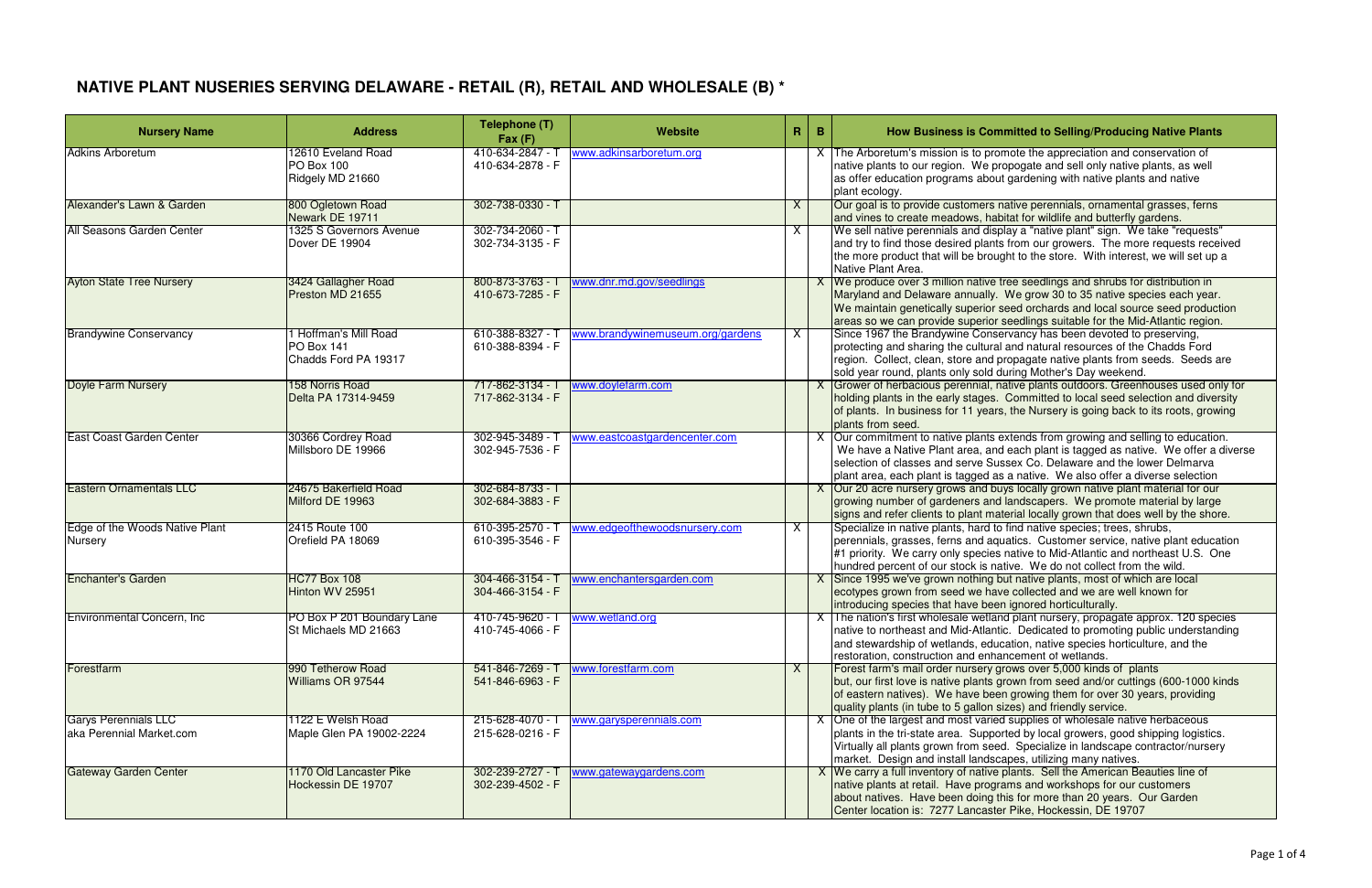# **NATIVE PLANT NUSERIES SERVING DELAWARE - RETAIL (R), RETAIL AND WHOLESALE (B) \***

| <b>Nursery Name</b>                                                    | <b>Address</b>                                         | Telephone (T)<br>Fax(F)                  | <b>Website</b>                       | R  | $\mathbf{B}$ | How Business is Committed to Selling/Producing Native Plants                                                                                                                                                                                                                                                                            |
|------------------------------------------------------------------------|--------------------------------------------------------|------------------------------------------|--------------------------------------|----|--------------|-----------------------------------------------------------------------------------------------------------------------------------------------------------------------------------------------------------------------------------------------------------------------------------------------------------------------------------------|
| <b>Go Native Tree Farm</b>                                             | 2310 Chestnut View Drive<br>Lancaster PA 17603         | 717-399-0195 - 1<br>717-399-0195 - F     | www.gonativetrees.com                |    |              | <b>Family-owned small business that grows native eastern U.S. trees and</b><br>shrubs in containers for wholesale and retail customers. Most seed from Lancaster<br>Co. sources. Grow over 100 species, most are native. Perhaps the largest<br>hickory tree grower in U.S., essentailly all plants grown from local sources.           |
| <b>Groff's Plant Farm</b>                                              | 6128 Street Road<br>Kirkwood PA 17536                  | 717-529-3001 - T                         | www.groffsplantfarm.com              | X  |              | Our family-owned business has been growing native perennials and shrubs<br>for over fifteen years. We have a wide selection of one to two gallon con-<br>tainers targeted for homeowners. We carry both species of natives as<br>well as selected cultivars for improved garden performance.                                            |
| <b>Heartwood Nursery Inc.</b>                                          | PO Box 519, 8957 Hickory Road<br>Stewartstown PA 17363 | 717-993-5230 - T<br>717-993-5239 - F     | www.heartwoodnurseryinc.com          |    |              | Propagating and growing native trees, shrubs and ground covers for 24 years.<br>Plants are started from seed, softwood, and hardwood cutting; using local stock<br>whenever possible. Specialty is species found in Eastern Piedmont/Transitional<br>Regions, focus on Ilex afaca (American Holly). Wholesale, Retail appointment only. |
| <b>Herring Run Nursery</b><br><b>Herring Run Watershed Association</b> | 6131 Hillen Road<br>Baltimore MD 21239                 |                                          | 410-254-1577 x104 www.herringrun.org |    |              | X We specialize and focus on native tree, shrubs and perennials to the<br>Mid-Atlantic.                                                                                                                                                                                                                                                 |
| Hickman's Tree Farm Inc                                                | 472 Massey Church Road<br>Smyrna DE 19977              | 302-653-6088 - T                         |                                      | X. |              | Established 1970. Thousands of Douglas Fir, Norway Spruce, and White pine.<br>Take Rt. 13 south of Odessa. At Blackbird sign, right on Blackbird Forest Rd., first<br>left on Massey Church Rd., 1 mile - follow signs to Hickman's<br>Free services: Saws, shaking and netting, twine, restroom                                        |
| <b>Hooked on Plants</b>                                                | 35557 Airport Road<br>Rehoboth Beach DE 19971          | 302-645-0188 - 7<br>302-645-0188 - F     |                                      | X  |              | No non-native for planting sold. We constantly recommend alternatives and<br>highlight Delaware native plants. Recommend plants that are affordable and won't<br>need replacement. Our signage and pamphlets emphasize this message.                                                                                                    |
| <b>LH Webb Market Inc</b>                                              | 6975 Bay Road<br>Frederica DE 19946                    | 302-335-5841 - T<br>302-335-1628 - F     |                                      | X. |              | We are known for selling quality plants that are native to the area.                                                                                                                                                                                                                                                                    |
| Lakeside Greenhouses Inc                                               | 31494 Greenhouse Lane<br>Laurel DE 19956               | 302-875-2457 - T                         |                                      |    |              | We are commited to growing and selling plants that are hardy and well<br>adapted to Delmarva. This material includes both native species and those<br>species that have proven reliable over many years.                                                                                                                                |
| Lord's Landscaping Inc                                                 | 315 Atlantic Avenue<br>Millville DE 19967              | 302-539-6119 - T<br>302-539-1170 - F     |                                      | X  |              | Being a business that specializes in the coastal area, we feel it is imperative<br>that we educate our customers on the benefits of native plants in such<br>sensitive areas.                                                                                                                                                           |
| <b>Lower Marlboro Nursery</b>                                          | PO Box 1013<br>Dunkirk MD 20754                        | $301 - 812 - 0808 -$<br>301-812-0808 - F | www.lowermarlboronursery.com         | X  |              | Lower Marlboro is a small retail only nursery which for the past 20 years has<br>specialized in plants native to the Eastern U.S. Most of our plants are<br>woodland species, many uncommon in trade, propagated and grown at the<br>nursery using local-source seed.                                                                   |
| Misty Morning Herbs & More                                             | 7371 Canterbury Road<br>Felton DE 19943                | 302-284-9757 - T                         |                                      |    |              | I have been selling a limited number of native plants and I am willing to<br>expand in that direction. All that I sell is grown organically; but I am not<br>certified organic. I will be happy to label the plants as native. What I<br>offer will remain somewhat limited.                                                            |
| <b>Old Country Gardens</b>                                             | 414 Wilson Road<br>Wilmington DE 19803                 | 302-652-3317 - T<br>302-652-3395 - F     | www.Oldcountrygardens.com            | X  |              | We promoted "Plants for liveable Delaware" last four years. We always add<br>new native plants when available. We also discourage our customers from<br>buying invasive plants.                                                                                                                                                         |
| Orzada Farms                                                           | 1463 Otts Chapel Road<br>Newark DE 19702               | 302-266-7299 - T                         |                                      |    |              | X We have been labeling all native plants. We have seen the trend for native<br>plants and have been improving our stock of them over the years. 2010<br>plan calls for the production of 7 gallon native trees and 2 gallon native shrubs.                                                                                             |
| <b>Paradise Nursery Inc</b>                                            | 2561 S DuPont Boulevard<br>Smyrna DE 19977             | 302-653-2969 - T<br>302-653-2969 - F     |                                      | X  |              | We will carry hanging baskets, perennials and bedding plants. We get them<br>from Tidal Creek Greehouses in Maryland and few small container plants from<br>Forest View Nursery and Holly Hills, MD.                                                                                                                                    |
| Pepper's Greenhouses                                                   | 13034 Cedar Creek Road<br>Milton DE 19968              | 302-684-8092 - T<br>302-684-1186 - F     |                                      | X. |              | Designated areas for native plant with signage. Brochures and pamphlets<br>for native plants.                                                                                                                                                                                                                                           |
| <b>Plant Retrievers Wholesale Nursery LLC</b>                          | 13418 Searshore Highway<br>Georgetown DE 19947         | 302-337-9833 - T<br>302-337-9834 - F     | www.plantretrievers.com              |    |              | X We supply reforestation trees and shrubs, stormwater management pond, and<br>basin plants. We also carry erosion and sediment control products.                                                                                                                                                                                       |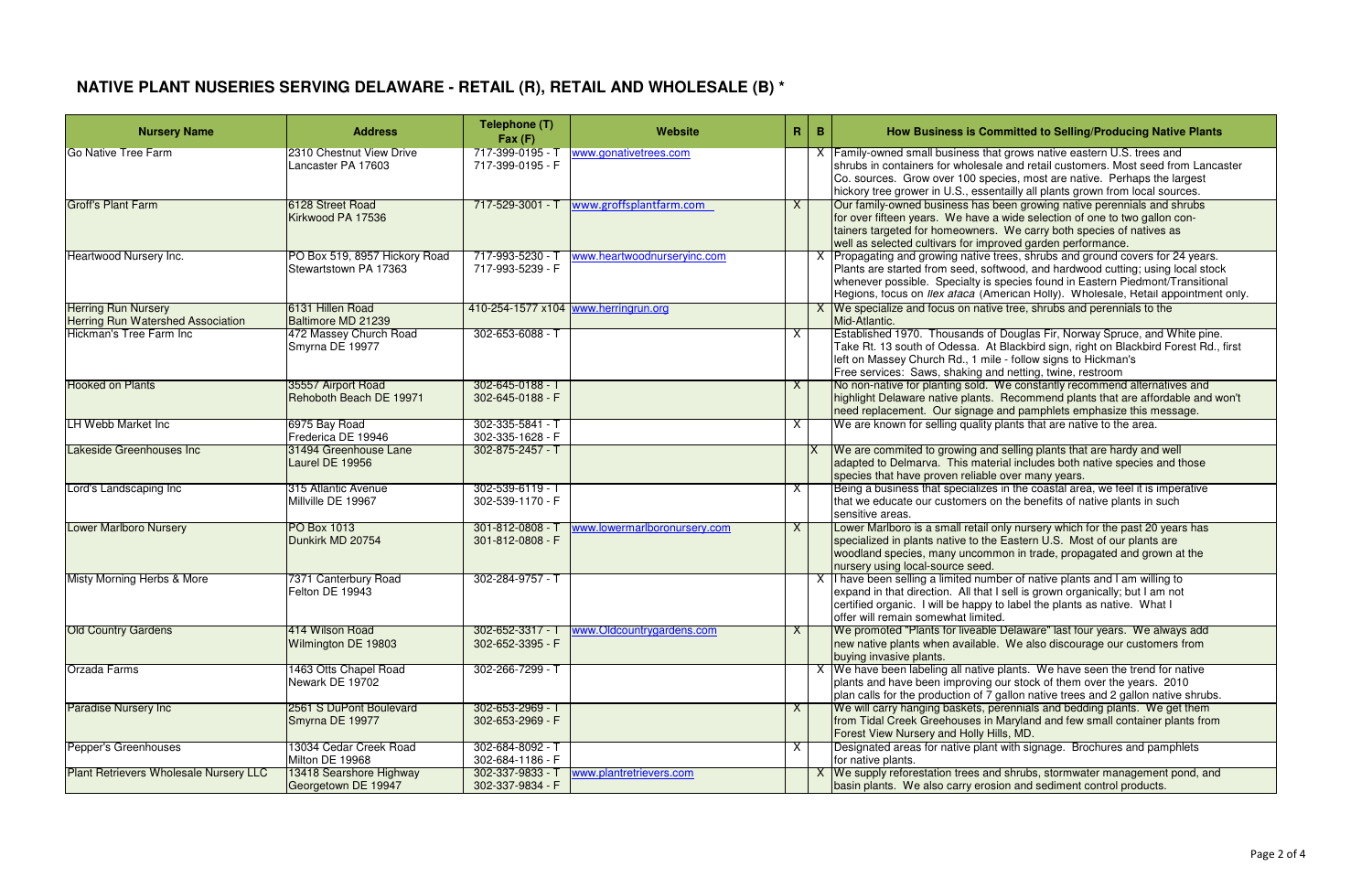# **NATIVE PLANT NUSERIES SERVING DELAWARE - RETAIL (R), RETAIL AND WHOLESALE (B) \***

| <b>Nursery Name</b>                                           | <b>Address</b>                                | Telephone (T)<br>Fax(F)                    | Website                              | R        | $\mathbf B$ | How Business is Committed to Selling/Producing Native Plants                                                                                                                                                                                                                                                                                  |
|---------------------------------------------------------------|-----------------------------------------------|--------------------------------------------|--------------------------------------|----------|-------------|-----------------------------------------------------------------------------------------------------------------------------------------------------------------------------------------------------------------------------------------------------------------------------------------------------------------------------------------------|
| <b>Prairie Nursery Inc</b>                                    | PO Box 306<br>Westfield WI 53964              | 800-476-9453 - T<br>608-296-2741 - F       | www.prairienursery.com               |          |             | We provide high quality native perennials to mail order customers across<br>the country. Plants and seeds, individual species, plant gardens, seed mixes<br>for virtually any soil, sunlight or moisture situation.<br>(Flowers, grasses, hedges, ferns) Catalog/Web Mail Order                                                               |
| <b>Redbud Native Plant Nursery, LLC</b>                       | 1214 N Middletown Road<br>Glen Mills PA 19342 | 610-358-4300 - T<br>610-358-3330 - F       | www.redbudnativeplantnursery.com     |          |             | Excellent quality container grown native plants, including trees, shrubs, grasses,<br>vines, ferns, wildflowers and aquatic plants for Mid-Atlantic. Maintain an extensive<br>selection of plants for woodlands, wetlands, riparian buffers, meadows, hedgerows,<br>shrub borders, rain gardens, ponds and home landscapes for our customers. |
| Richardson's Floral Center                                    | 2738 Pulaski Highway<br>Newark DE 19702       | 302-836-9898 - T<br>302-836-9891 - F       |                                      | X.       |             | We have devoted a special section in our perennial retail area for native<br>perennials to make it easy for our customers and employees to locate<br>which perennials are native.                                                                                                                                                             |
| <b>Richardson's Your Floral Center</b>                        | 1918 Kirkwood Highway<br>Newark DE 19711      | 302-737-1073 - T                           |                                      | X        |             | We have asked our growers to specially tag perennials and shrubs that are Native<br>Plants. We then group them together and suggest by display how to plant. Most<br>of our growers have seen a demand for native plants so they are making bolder<br>steps to promote it with signage and pop going into 2010.                               |
| Ronny's Garden World                                          | 5580 DuPont Parkway<br>Smyrna DE 19977        | 302-653-6288 - T<br>302-653-8951 - F       | www.ronnys.com                       | X.       |             | Ronny's Garden World is commited to selling native plants by having the<br>largest selection available for our customers. By promoting the use of<br>native plants as an alternative we can all improve Delaware's natural<br>habitats. Look for our "Native Plant" signs throughout our entire nursery.                                      |
| Roots Landscaping & Garden Center                             | 36226 Dupont Blvd<br>Selbyville DE 19975      | 302-732-0866 - T<br>302-732-0867 - F       |                                      | X.       |             | Roots Landscaping is dedicated to buying, growing, and selling healthy plants<br>successful in our Eastern Shore environment. Native trees, shrubs, perennials,<br>annuals, pond and bog plants. Our selection of indigenious species enables<br>customers to establish a garden best suited to their conditions.                             |
| St. John's Botanicals, Inc.                                   | 7711 Hillmeade Road<br>Bowie MD 20720         | 301-262-5302 - T<br>301-262-2489 - F       | www.st-johns.com                     |          |             | X One of the four gardens in Maryland hosted by the American Horticulture Society,<br>specializing in native and medicinal herbs, sell plants, seeds, fresh/dried plant<br>material. Garden tours by appointment. Lifetime commitment to plants and healing.                                                                                  |
| Sandy Wilson Native Plant & Aquatic<br>Nursery dba Sanwil Inc | 834 Church Road<br>Harleysville PA 19438      | 610-584-6302 - T<br>610-584-0596 - F       |                                      |          |             | Thirty years chemical free maintenance practices and utilizing natives for natural<br>systems restoration, including wetlands, stream bank restoration, meadows and<br>ponds to develop a naturalized landscaping fpr commercial and residential settings.<br>This allows the reduction of water, fertilizer and long-term maintenance.       |
| Selbyville Pet & Garden Center                                | 38205 DuPont Highway<br>Selbyville DE 19975   | 302-436-8286 - T<br>302-436-8866 - F       | www.selbyvillepetandgardencenter.com | X        |             | We are committed to selling native plants as it is beneficial to both the<br>environment and wildlife. We encourage customers to purchase native<br>plants.                                                                                                                                                                                   |
| <b>Shelterwood Farm</b>                                       | 179 Tuxward Road<br>Hartly DE 19953           | 302-492-8071 - T                           | www.shelterwoodfarm.com              |          |             | All native plants are grown by seed. Pines and spruce. Seed source is<br>Delaware trees.                                                                                                                                                                                                                                                      |
| Southern States Smyrna-Clayton Coop                           | Po Box 218<br>Clayton DE 19938                | 302-653-6633 - T<br>302-653-0171 - F       | 304-497-2208 - T www.sunfarm.com     | $\times$ |             | Here at Southern States we are totally committed to selling native plants.                                                                                                                                                                                                                                                                    |
| Sunshine Farm & Gardens                                       | HC67 Box 539B<br>Renick WV 24966              |                                            |                                      |          |             | X We grow and propagate several hundred species of east coast native woodland<br>plants. We ship worldwide.                                                                                                                                                                                                                                   |
| Sykes Farms Inc/Candy Cane Tree Farm                          | 11219 Nancy Street<br>Lincoln DE 19960        | $302 - 422 - 6041 - T$<br>302-381-6076 - F |                                      | X.       |             | We have approximately 3000 Christmas trees that we keep the land mowed<br>and furnish clean air. We also grow and sell strawberries in the spring. We<br>are thinking of starting blueberries in the future. I have lived and worked<br>on this farm my whole life.                                                                           |
| <b>Toadshade Wildflower Farm</b>                              | 53 Everittstown Road<br>Frenchtown NJ 08825   | 908-996-7500 - T<br>908-996-7500 - F       | www.toadshade.com                    | X.       |             | One hundred percent of the plant species we carry are native to North<br>America (not alien, introduced or naturalized). We propagate them all<br>ourselves. No plants are dug from the wild. Whenever possible, we<br>propagate plants from seed or spore to maintain genetic diversity.                                                     |
| University of Delaware Botanic Gardens                        | 152 Townsend Hall<br>Newark DE 19716          | 302-831-4188 - T<br>302-831-0605 - F       | http://ag.udel.edu/udbg              | X.       |             | We made natives the 'featured plant' at our 2009 spring sale. Special<br>emphasis is always given to natives-via labeling.                                                                                                                                                                                                                    |
| <b>Vines Creek Nursery</b>                                    | 31854 James Lowe Lane<br>Frankford DE 19945   | 302-732-6832 - T<br>302-732-6832 - F       |                                      |          |             | X Due to our location in southeastern Sussex there is a large demand for<br>native plants to help maintain or re-establish the eco-system in our area.                                                                                                                                                                                        |